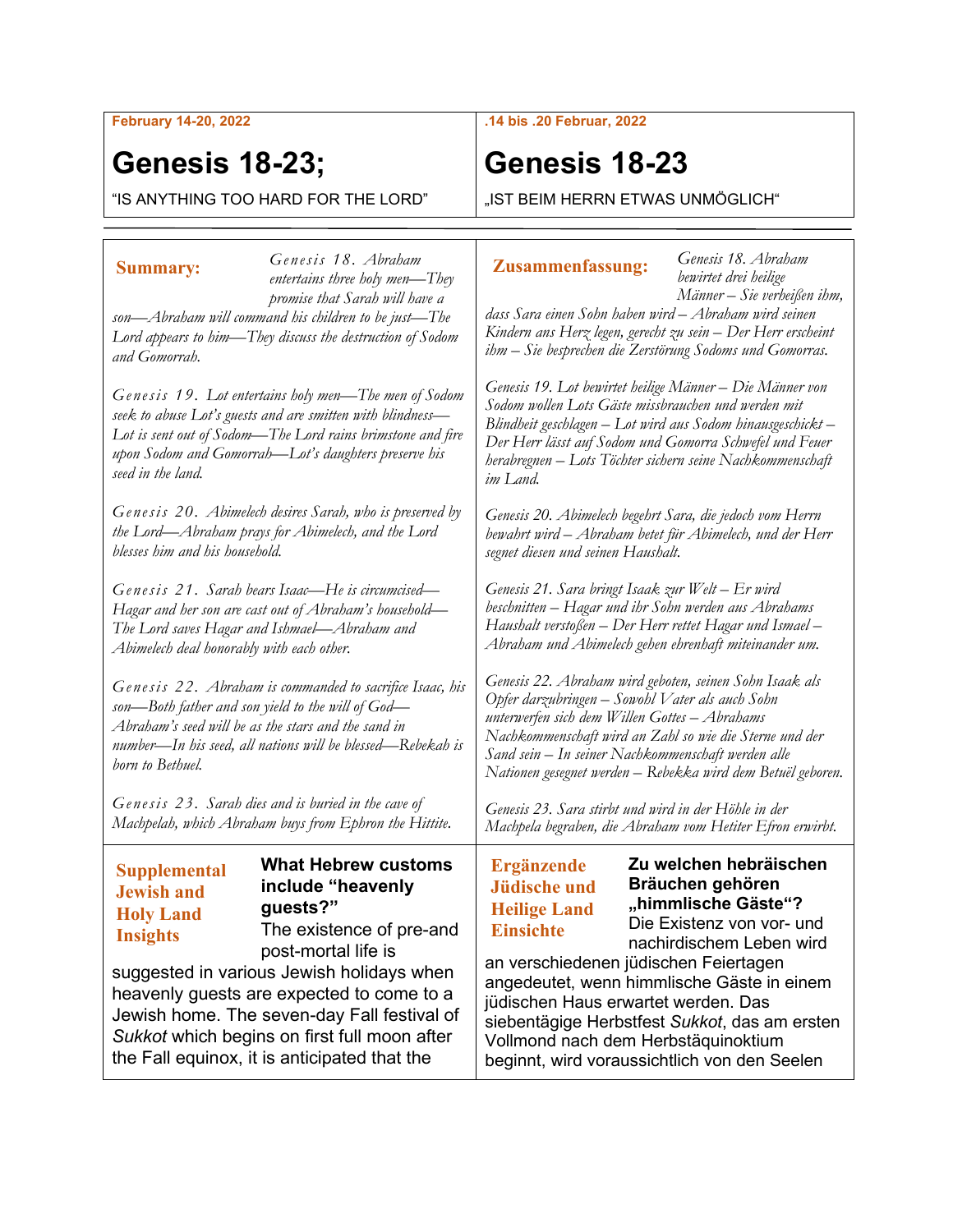souls of the seven great leaders of Israel – Abraham, Isaac, Jacob, Moses, Aaron, Joseph, and King David – will partake with the family in celebrating the deliverance of the Children of Israel through the Exodus journey. A delightfully decorated booth, hut or "tabernacle must be large enough to eat, sleep and feed your family and the seven guests (*Ushpizin*) – should they arrive. "To welcome these illustrious souls, many have the custom to recite a lengthy mystical invitation upon entering the *Sukkah* (temporary booth) for the first time. Additionally, many invite the *Ushpizin* each time they partake of a meal in the *Sukkah*. Some *Sephardic* (Eastern) Jews even have the custom of setting aside an ornatelydecorated chair covered with fine cloth and holy books." **(The 7 Ushpizin Guests, Aish HaTorah, https://www.aish.com/h/su/dits/ 48965711.html)** The seven-day Spring festival of Passover, which begins on first full moon after the Spring equinox, it is anticipated that Elijah will come. "According to tradition, at this moment our homes are graced by the presence of Elijah the prophet." "There are multiple reasons and meanings behind this age-old tradition. Here are some of them: After heralding the coming of the Messiah, one of Elijah's tasks will be to resolve all hitherto unanswered *halachic* (Biblically/ legalistic) questions . . . (an) expression of redemption . . . we express our hope and firm belief in the coming of *[Moshiach](https://www.chabad.org/library/article_cdo/aid/332562/jewish/Moshiach-101.htm)* (Messiah), who will usher in the new and final redemption very soon." **(https://www.chabad.org/holidays/passover/pes ach\_cdo/aid/504495/jewish/Why-Is-Elijah-the-Prophet-Invited-to-the-Seder.htm)** Elia geschmückt." "Es gibt mehrere Gründe **What do Jews say about Abraham's visitors?** "The *Torah* recounts that three angels appeared to Abraham (**Genesis 18:2**). **Besucher?**

der sieben großen Führer Israels – Abraham, Isaak, Jakob, Moses, Aaron, Joseph und König David – gefeiert Nehmen Sie mit der Familie an der Feier der Befreiung der Kinder Israels durch die Exodus-Reise teil. Eine entzückend dekorierte Bude, Hütte oder "Tabernakel" muss groß genug sein, um Ihre Familie und die sieben Gäste (*Ushpizin*) zu essen, zu schlafen und zu ernähren – falls sie ankommen. "Um diese erhabenen Seelen willkommen zu heißen, haben viele den Brauch, eine lange mystische Einladung zu rezitieren, wenn sie zum ersten Mal die *Sukkah* (provisorische Hütte) betreten. Außerdem laden viele den *Ushpizin* jedes Mal ein, wenn sie an einer Mahlzeit in der Laubhütte teilnehmen. Einige *sephardische* (östliche) Juden haben sogar den Brauch, einen kunstvoll verzierten Stuhl beiseite zu stellen, der mit feinem Stoff und heiligen Büchern bedeckt ist." **(The 7 Ushpizin Guests, Aish HaTorah, https://www.aish.com/h/su/dits/ 48965711.html)** Das siebentägige Frühlingsfest Pessach, das am ersten Vollmond nach der Frühlings-Tagundnachtgleiche beginnt, ist es wird erwartet, dass Elia kommen wird. "Laut Tradition werden unsere Häuser in diesem Moment von der Anwesenheit des Propheten

und Bedeutungen hinter dieser uralten Tradition. Hier sind einige davon: Nachdem das Kommen des Messias angekündigt wurde, wird eine der Aufgaben von Elia darin bestehen, alle bisher unbeantworteten *halachischen* (biblisch/rechtlichen) Fragen zu klären. . . (ein) Ausdruck der Erlösung . . . wir bringen unsere Hoffnung und unseren festen Glauben an das Kommen von *Moshiach* (Messias) zum Ausdruck, der sehr bald die neue und endgültige Erlösung einleiten wird." **(https://www.chabad.org/holidays/passover/pes ach\_cdo/aid/504495/jewish/Why-Is-Elijah-the-Prophet-Invited-to-the-Seder.htm)**

# **Was sagen Juden über Abrahams**

Although the *Torah* does not mention the names of the angels that went to visit "Die *Thora* berichtet, dass Abraham drei Engel erschienen (**Genesis 18:2**). Obwohl die *Thora* die Namen der Engel, die Abraham besuchten,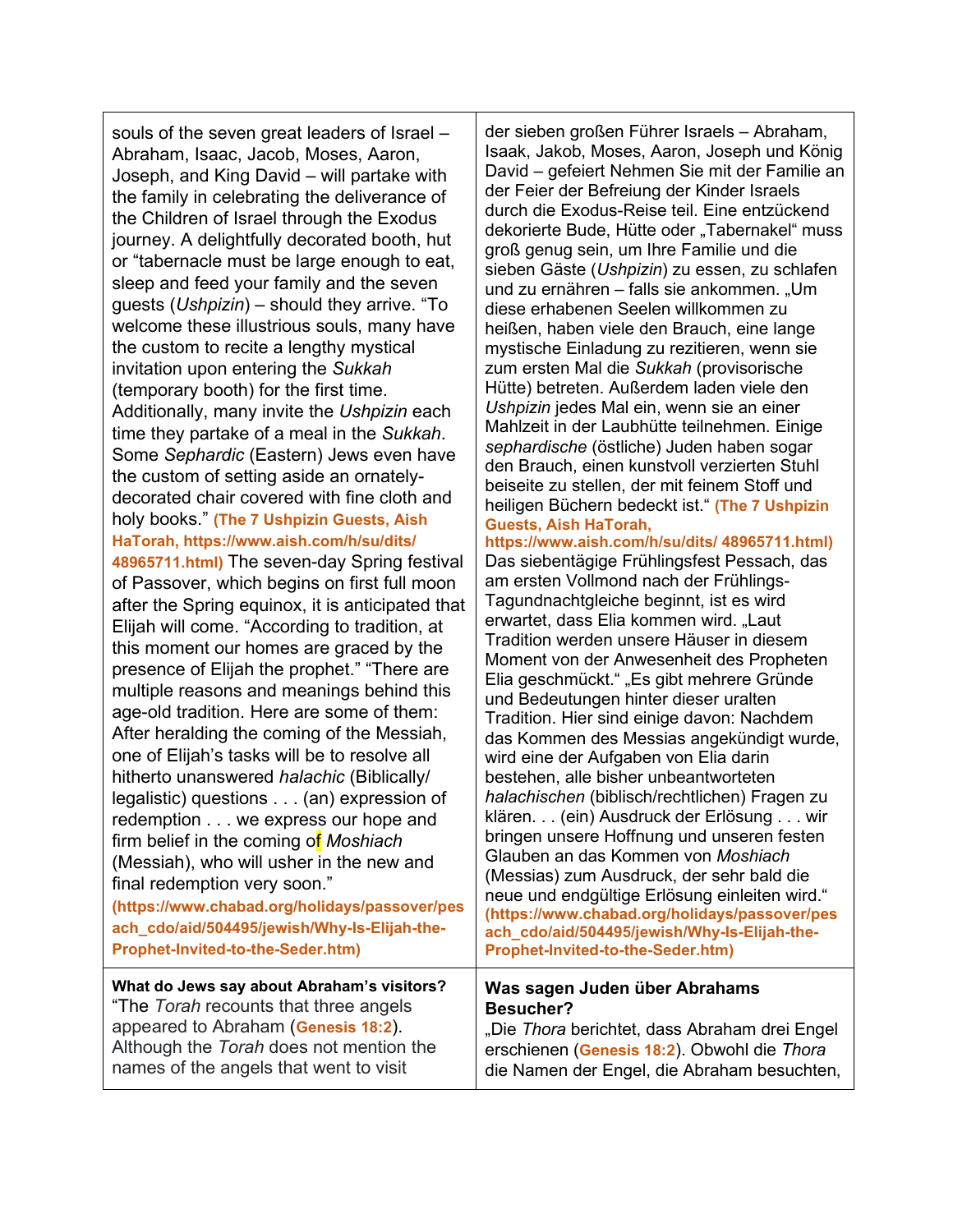| Abraham, the Talmud (written Bible                                                                                                                                                                                                                                                                                                                                                                                                                                                                                                                                                                                                                                                                                                                                                                                                                                                                                                                                                                                                                                                                                                                                                                               | nicht erwähnt, sagt uns der Talmud (schriftliche                                                                                                                                                                                                                                                                                                                                                                                                                                                                                                                                                                                                                                                                                                                                                                                                                                                                                                                                                                                                                                                                                                                                                                                                                                                                                                          |
|------------------------------------------------------------------------------------------------------------------------------------------------------------------------------------------------------------------------------------------------------------------------------------------------------------------------------------------------------------------------------------------------------------------------------------------------------------------------------------------------------------------------------------------------------------------------------------------------------------------------------------------------------------------------------------------------------------------------------------------------------------------------------------------------------------------------------------------------------------------------------------------------------------------------------------------------------------------------------------------------------------------------------------------------------------------------------------------------------------------------------------------------------------------------------------------------------------------|-----------------------------------------------------------------------------------------------------------------------------------------------------------------------------------------------------------------------------------------------------------------------------------------------------------------------------------------------------------------------------------------------------------------------------------------------------------------------------------------------------------------------------------------------------------------------------------------------------------------------------------------------------------------------------------------------------------------------------------------------------------------------------------------------------------------------------------------------------------------------------------------------------------------------------------------------------------------------------------------------------------------------------------------------------------------------------------------------------------------------------------------------------------------------------------------------------------------------------------------------------------------------------------------------------------------------------------------------------------|
| interpretations) tells us they were Raphael,                                                                                                                                                                                                                                                                                                                                                                                                                                                                                                                                                                                                                                                                                                                                                                                                                                                                                                                                                                                                                                                                                                                                                                     | Bibelauslegungen), dass es Raphael, Michael                                                                                                                                                                                                                                                                                                                                                                                                                                                                                                                                                                                                                                                                                                                                                                                                                                                                                                                                                                                                                                                                                                                                                                                                                                                                                                               |
| Michael and Gabriel. (Bava Metzia 86b)"                                                                                                                                                                                                                                                                                                                                                                                                                                                                                                                                                                                                                                                                                                                                                                                                                                                                                                                                                                                                                                                                                                                                                                          | und Gabriel waren. (Bava Metzia 86b)" "(Es                                                                                                                                                                                                                                                                                                                                                                                                                                                                                                                                                                                                                                                                                                                                                                                                                                                                                                                                                                                                                                                                                                                                                                                                                                                                                                                |
| "(There are) instances in which the angels                                                                                                                                                                                                                                                                                                                                                                                                                                                                                                                                                                                                                                                                                                                                                                                                                                                                                                                                                                                                                                                                                                                                                                       | gibt) Fälle, in denen die Engel als Individuen                                                                                                                                                                                                                                                                                                                                                                                                                                                                                                                                                                                                                                                                                                                                                                                                                                                                                                                                                                                                                                                                                                                                                                                                                                                                                                            |
| act as individuals. For example, only the                                                                                                                                                                                                                                                                                                                                                                                                                                                                                                                                                                                                                                                                                                                                                                                                                                                                                                                                                                                                                                                                                                                                                                        | handeln. Zum Beispiel sagte nur der Engel                                                                                                                                                                                                                                                                                                                                                                                                                                                                                                                                                                                                                                                                                                                                                                                                                                                                                                                                                                                                                                                                                                                                                                                                                                                                                                                 |
| angel Michael told Sarah that she was going                                                                                                                                                                                                                                                                                                                                                                                                                                                                                                                                                                                                                                                                                                                                                                                                                                                                                                                                                                                                                                                                                                                                                                      | Michael Sarah, dass sie ein Baby bekommen                                                                                                                                                                                                                                                                                                                                                                                                                                                                                                                                                                                                                                                                                                                                                                                                                                                                                                                                                                                                                                                                                                                                                                                                                                                                                                                 |
| to have a baby (Genesis 18:10). In Sodom,                                                                                                                                                                                                                                                                                                                                                                                                                                                                                                                                                                                                                                                                                                                                                                                                                                                                                                                                                                                                                                                                                                                                                                        | würde (Genesis 18:10). In Sodom forderte nur                                                                                                                                                                                                                                                                                                                                                                                                                                                                                                                                                                                                                                                                                                                                                                                                                                                                                                                                                                                                                                                                                                                                                                                                                                                                                                              |
| only the angel Raphael told Lot to flee from                                                                                                                                                                                                                                                                                                                                                                                                                                                                                                                                                                                                                                                                                                                                                                                                                                                                                                                                                                                                                                                                                                                                                                     | der Engel Raphael Lot auf, aus der Stadt zu                                                                                                                                                                                                                                                                                                                                                                                                                                                                                                                                                                                                                                                                                                                                                                                                                                                                                                                                                                                                                                                                                                                                                                                                                                                                                                               |
| the city (Genesis 19:17). Similarly, it was only                                                                                                                                                                                                                                                                                                                                                                                                                                                                                                                                                                                                                                                                                                                                                                                                                                                                                                                                                                                                                                                                                                                                                                 | fliehen (Genesis 19:17). Ebenso war es nur der                                                                                                                                                                                                                                                                                                                                                                                                                                                                                                                                                                                                                                                                                                                                                                                                                                                                                                                                                                                                                                                                                                                                                                                                                                                                                                            |
| the angel Gabriel that informed Lot that the                                                                                                                                                                                                                                                                                                                                                                                                                                                                                                                                                                                                                                                                                                                                                                                                                                                                                                                                                                                                                                                                                                                                                                     | Engel Gabriel, der Lot mitteilte, dass die Stadt                                                                                                                                                                                                                                                                                                                                                                                                                                                                                                                                                                                                                                                                                                                                                                                                                                                                                                                                                                                                                                                                                                                                                                                                                                                                                                          |
| city was going to be destroyed. From these                                                                                                                                                                                                                                                                                                                                                                                                                                                                                                                                                                                                                                                                                                                                                                                                                                                                                                                                                                                                                                                                                                                                                                       | zerstört werden würde. Aus diesen Versen                                                                                                                                                                                                                                                                                                                                                                                                                                                                                                                                                                                                                                                                                                                                                                                                                                                                                                                                                                                                                                                                                                                                                                                                                                                                                                                  |
| verses, we can derive that Gabriel's                                                                                                                                                                                                                                                                                                                                                                                                                                                                                                                                                                                                                                                                                                                                                                                                                                                                                                                                                                                                                                                                                                                                                                             | können wir das ableiten Gabriels Mission                                                                                                                                                                                                                                                                                                                                                                                                                                                                                                                                                                                                                                                                                                                                                                                                                                                                                                                                                                                                                                                                                                                                                                                                                                                                                                                  |
| mission was to destroy Sodom; Michael's                                                                                                                                                                                                                                                                                                                                                                                                                                                                                                                                                                                                                                                                                                                                                                                                                                                                                                                                                                                                                                                                                                                                                                          | war es, Sodom zu zerstören; Michaels Mission                                                                                                                                                                                                                                                                                                                                                                                                                                                                                                                                                                                                                                                                                                                                                                                                                                                                                                                                                                                                                                                                                                                                                                                                                                                                                                              |
| mission was to inform Sarah that she would                                                                                                                                                                                                                                                                                                                                                                                                                                                                                                                                                                                                                                                                                                                                                                                                                                                                                                                                                                                                                                                                                                                                                                       | war es, Sarah mitzuteilen, dass sie in einem                                                                                                                                                                                                                                                                                                                                                                                                                                                                                                                                                                                                                                                                                                                                                                                                                                                                                                                                                                                                                                                                                                                                                                                                                                                                                                              |
| give birth in a year's time; Raphael's mission                                                                                                                                                                                                                                                                                                                                                                                                                                                                                                                                                                                                                                                                                                                                                                                                                                                                                                                                                                                                                                                                                                                                                                   | Jahr gebären würde; Raphaels Mission war es,                                                                                                                                                                                                                                                                                                                                                                                                                                                                                                                                                                                                                                                                                                                                                                                                                                                                                                                                                                                                                                                                                                                                                                                                                                                                                                              |
| was to heal Abraham and save Lot). (Talmud                                                                                                                                                                                                                                                                                                                                                                                                                                                                                                                                                                                                                                                                                                                                                                                                                                                                                                                                                                                                                                                                                                                                                                       | Abraham zu heilen und Lot zu retten)." (Talmud                                                                                                                                                                                                                                                                                                                                                                                                                                                                                                                                                                                                                                                                                                                                                                                                                                                                                                                                                                                                                                                                                                                                                                                                                                                                                                            |
| - Bava Metzia 86b, Rashi - Genesis 18:2 and                                                                                                                                                                                                                                                                                                                                                                                                                                                                                                                                                                                                                                                                                                                                                                                                                                                                                                                                                                                                                                                                                                                                                                      | - Bava Metzia 86b, Raschi - Genesis 18:2 und                                                                                                                                                                                                                                                                                                                                                                                                                                                                                                                                                                                                                                                                                                                                                                                                                                                                                                                                                                                                                                                                                                                                                                                                                                                                                                              |
| 19:16                                                                                                                                                                                                                                                                                                                                                                                                                                                                                                                                                                                                                                                                                                                                                                                                                                                                                                                                                                                                                                                                                                                                                                                                            | 19:16                                                                                                                                                                                                                                                                                                                                                                                                                                                                                                                                                                                                                                                                                                                                                                                                                                                                                                                                                                                                                                                                                                                                                                                                                                                                                                                                                     |
| What are the interpretations of Isaac's<br>name and birthdate?<br>Isaac was a miracle child, born of Sarah who<br>was ninety-years old and barren. When she<br>became pregnant, even in ancient<br>parameters, one could ask, "what did the<br>neighbors say?" The name Isaac in Hebrew<br>means laughter, humor, amusing or<br>delightful. Abraham and Sarah were<br>delighted. A human impossibility became a<br>God-given fulfillment. In the Lord's own plan,<br>he kept his promises! "According to the<br>Aggadah, (Jewish legends and traditions)<br>Isaac was born to Sarah on the first day of<br>Passover," (Encyclopedia Judaica Jr.)<br>According to revelation, the Savior was born<br>on the same day as the Church of Jesus<br>Christ of Latter-day Saints was organized,<br>April 6, 1830. Using the biblical and Jewish<br>calendar, that day was the first day of<br>Passover that year. That also means that<br>the Son of God was born to Mary on the first<br>day of Passover. Abraham, who was saved<br>from a pagan human sacrifice in the Ur of<br>Chaldees was later instructed by the Lord to<br>sacrifice his firstborn son of Sarah. Later we<br>see that Isaac was saved from human | Was sind die Interpretationen von Isaacs<br>Namen und Geburtsdatum?<br>Isaac war ein Wunderkind, geboren von Sarah,<br>die neunzig Jahre alt und unfruchtbar war. Als<br>sie schwanger wurde, konnte man selbst in<br>alten Parametern fragen: "Was haben die<br>Nachbarn gesagt?" Der Name Isaac bedeutet<br>auf Hebräisch Lachen, Humor, amüsant oder<br>entzückend. Abraham und Sarah waren<br>begeistert. Eine menschliche Unmöglichkeit<br>wurde zu einer gottgegebenen Erfüllung. Im<br>eigenen Plan des Herrn hat er seine<br>Versprechen gehalten! "Laut der <i>Aggada</i><br>(Jüdische Legenden und Traditionen) wurde<br>Isaak am ersten Passahtag von Sara geboren"<br>(Encyclopedia Judaica Jr.). Der Offenbarung<br>zufolge wurde der Erretter am selben Tag<br>geboren, an dem die Kirche Jesu Christi der<br>Heiligen der Letzten Tage gegründet wurde, 6.<br>April 1830. Unter Verwendung des biblischen<br>und jüdischen Kalenders war dieser Tag der<br>erste Passahtag in diesem Jahr. Das bedeutet<br>auch, dass Maria am ersten Passahtag der<br>Sohn Gottes geboren wurde. Abraham, der vor<br>einem heidnischen Menschenopfer im Ur der<br>Chaldäer gerettet wurde, wurde später vom<br>Herrn angewiesen, seinen erstgeborenen Sohn<br>Sara zu opfern. Später sehen wir, dass auch<br>Isaak vor Menschenopfern gerettet wurde. Das |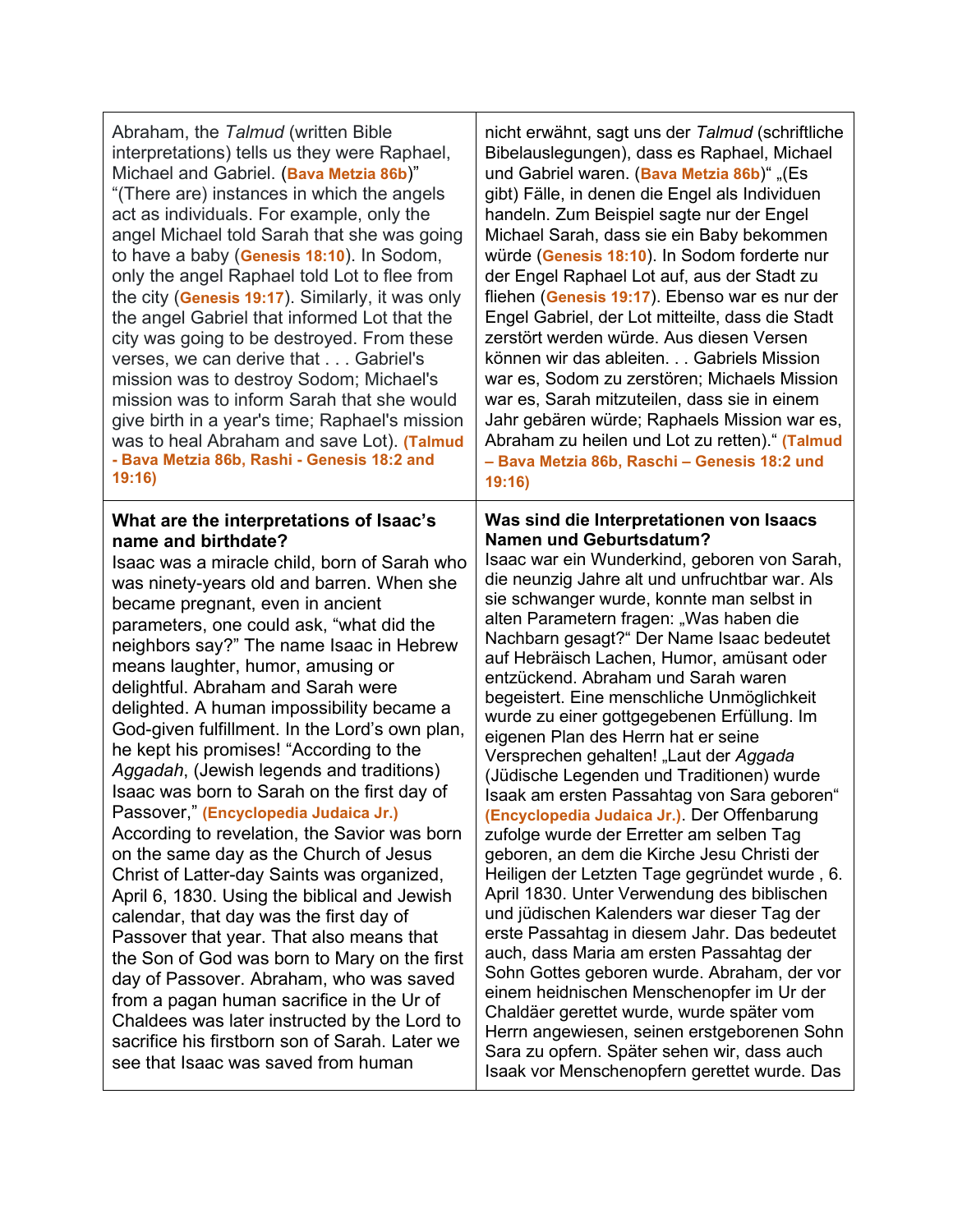| How can I better combine the concepts of<br>besser kombinieren?<br>sacrifice and atonement?<br>Those two men experienced a profound way                                                                                                                                                                                                                                                                                                                                                                                                                                                                                                                                                                                                                                                                                                                                                                                                                                                                                                                                                                                                                                                                                                                                                                                                                                                                                                                                                                                                                                                                                                                                                                                                                                                                                                                                                                                               |                                                                                                                                                                                                                                                                                                                                                                                                                                                                                                                                                                                                                                                                                                                                                                                                                                                                                                                                                                                                                                                                                                                                                                                                                                                                                                                                                                                                                                                                                                                                                                                                                                                                                                                                                                                                                                                                                                                                                                                                                                                                                                                                       |
|---------------------------------------------------------------------------------------------------------------------------------------------------------------------------------------------------------------------------------------------------------------------------------------------------------------------------------------------------------------------------------------------------------------------------------------------------------------------------------------------------------------------------------------------------------------------------------------------------------------------------------------------------------------------------------------------------------------------------------------------------------------------------------------------------------------------------------------------------------------------------------------------------------------------------------------------------------------------------------------------------------------------------------------------------------------------------------------------------------------------------------------------------------------------------------------------------------------------------------------------------------------------------------------------------------------------------------------------------------------------------------------------------------------------------------------------------------------------------------------------------------------------------------------------------------------------------------------------------------------------------------------------------------------------------------------------------------------------------------------------------------------------------------------------------------------------------------------------------------------------------------------------------------------------------------------|---------------------------------------------------------------------------------------------------------------------------------------------------------------------------------------------------------------------------------------------------------------------------------------------------------------------------------------------------------------------------------------------------------------------------------------------------------------------------------------------------------------------------------------------------------------------------------------------------------------------------------------------------------------------------------------------------------------------------------------------------------------------------------------------------------------------------------------------------------------------------------------------------------------------------------------------------------------------------------------------------------------------------------------------------------------------------------------------------------------------------------------------------------------------------------------------------------------------------------------------------------------------------------------------------------------------------------------------------------------------------------------------------------------------------------------------------------------------------------------------------------------------------------------------------------------------------------------------------------------------------------------------------------------------------------------------------------------------------------------------------------------------------------------------------------------------------------------------------------------------------------------------------------------------------------------------------------------------------------------------------------------------------------------------------------------------------------------------------------------------------------------|
| of being taught about the planned<br>atonement. The firstborn Son of God,<br>however, would be the one to be sacrificed.<br>Isaac's intended sacrifice was to bring both<br>father Abraham and his son Isaac closer to<br>the son of God (YHVH). "The Hebrew term<br>for sacrifice, korban, is from a root meaning<br>"to draw near," and originally denoted that<br>which was brought near, or offered, to God.<br>It is also possible that the term signified "that<br>which brings man near to God" and, indeed,<br>a late <i>aggadic</i> (legendary) source interprets<br>sacrifices in this sense." (Encyclopedia<br>Judaica Jr.) The place where Abraham was<br>commanded to bring Isaac was Mount<br>Moriah. In Hebrew, 'moreh' refers to teacher<br>and 'Yah' is the shortened version of the<br>sacred name of the Lord, Jehovah (YHVH).<br>The planned sacrifice of Isaac was an<br>experience in being "taught of the Lord." It<br>was part of the profound teaching moment of<br>the Lord, the firstborn son, the Lamb of God,<br>who would be offered at the same mount.<br>"The next day John seeth Jesus coming<br>unto him, and saith, Behold the Lamb of<br>God, which taketh away the sin of the<br>world." (John 1:29) "And the angel said unto<br>me: Behold the Lamb of God, yea, even the<br>Son of the Eternal Father" (1 Nephi 11:21)<br>In ancient times, sacrifices always happened<br>at the north end of the altar. This is<br>mentioned in the Bible. "And he shall kill it<br>on the side of the altar northward before the<br>LORD: and the priests, Aaron's sons, shall<br>sprinkle his blood round about upon the<br>altar." (Leviticus 1:11) The place of crucifixion<br>was at the north end of Mount Moriah, north<br>of the altar. Additional symbolism can be<br>found by comparing the rabbinic tradition<br>that Isaac was in his early thirties when<br>Abraham brought him to Mount Moriah. | Wie kann ich die Begriffe Opfer und Sühne<br>Diese beiden Männer erlebten eine<br>tiefgreifende Art, über die geplante Sühne<br>belehrt zu werden. Der erstgeborene Sohn<br>Gottes würde jedoch geopfert werden. Isaaks<br>beabsichtigtes Opfer war es, sowohl Vater<br>Abraham als auch seinen Sohn Isaak dem<br>Sohn Gottes (YHVH) näher zu bringen. "Das<br>hebräische Wort für Opfer, korban, stammt von<br>einer Wurzel, die "nahen" bedeutet und<br>ursprünglich das bezeichnete, was Gott<br>nahegebracht oder dargebracht wurde. Es ist<br>auch möglich, dass der Begriff "das, was den<br>Menschen Gott nahe bringt" bedeutete, und<br>tatsächlich interpretiert eine spätaggadische<br>(legendäre) Quelle Opfer in diesem Sinne."<br>(Encyclopedia Judaica Jr.) Der Ort, an den<br>Abraham befohlen wurde, Isaak zu bringen,<br>war der Berg Moriah. Im Hebräischen bezieht<br>sich " <i>moreh</i> " auf Lehrer und "Yah" ist die<br>verkürzte Version des heiligen Namens des<br>Herrn, Jehova (YHVH). Das geplante Opfer<br>Isaaks war eine Erfahrung, "vom Herrn belehrt"<br>zu werden. Es war Teil des tiefgründigen<br>Lehrmoments des Herrn, des erstgeborenen<br>Sohnes, des Lammes Gottes, der auf<br>demselben Berg geopfert werden würde. "Am<br>Tag darauf sah er Jesus auf sich zukommen<br>und sagte: Seht, das Lamm Gottes, das die<br>Sünde der Welt hinwegnimmt." (Johannes 1:29)<br>"Und der Engel sprach zu mir: Sieh, das Lamm<br>Gottes, ja, der Sohn des ewigen Vaters!"." (1<br>Nephi 11:21). In alter Zeit wurden Opfer immer<br>am nördlichen Ende des Altars dargebracht.<br>Dies wird in der Bibel erwähnt. "Er soll es an<br>der Nordseite des Altars vor dem Herrn<br>schlachten und die Söhne Aarons, die Priester,<br>sollen sein Blut ringsum an den Altar<br>sprengen." (Leviticus 1:11) Der Ort der<br>Kreuzigung befand sich am nördlichen Ende<br>des Berges Moria, nördlich des Altars.<br>Zusätzliche Symbolik findet man, wenn man<br>die rabbinische Tradition vergleicht, dass Isaak<br>in seinen frühen Dreißigern war, als Abraham<br>ihn zum Berg Moriah brachte. Jesus wurde am |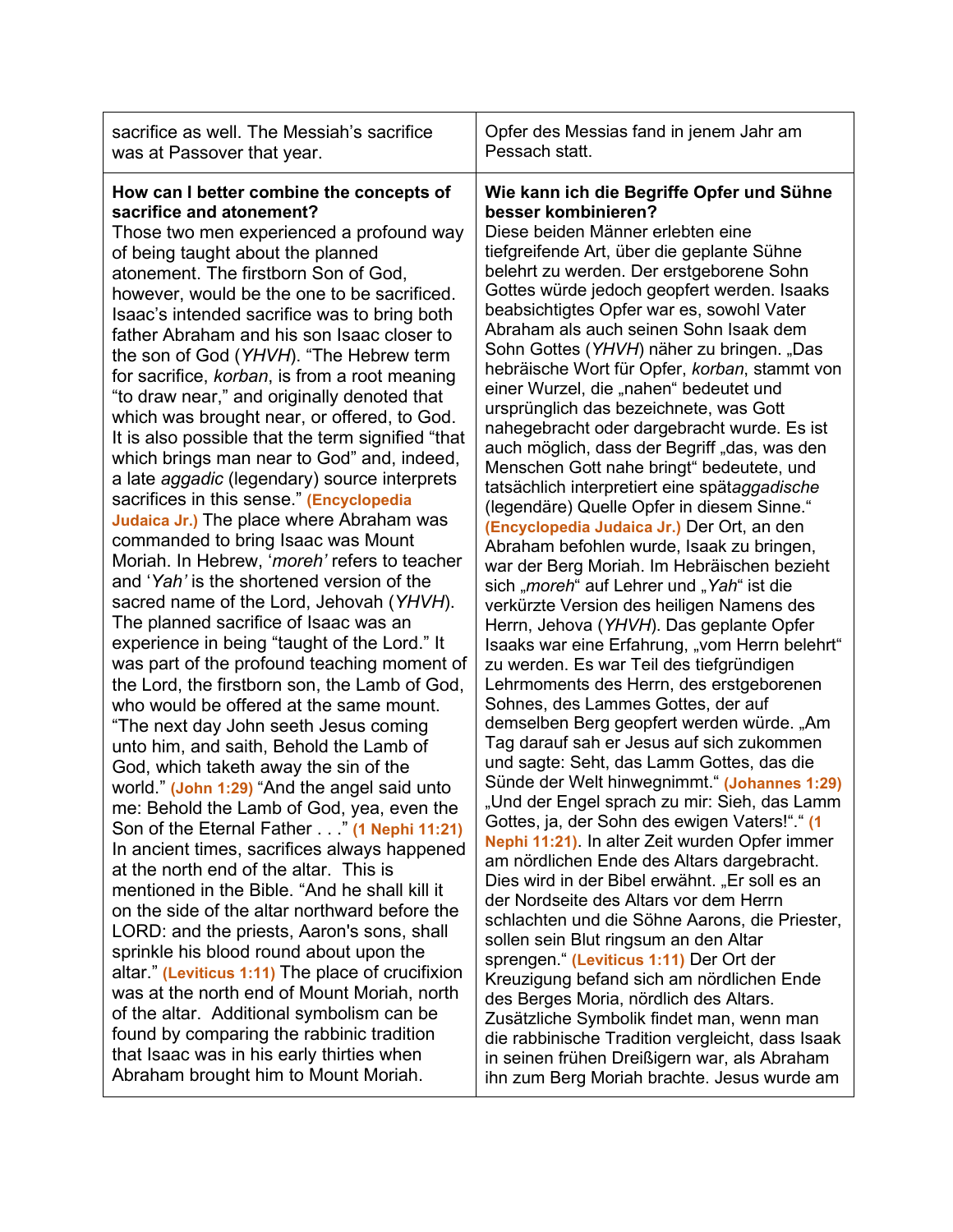| Jesus was sacrificed on the eve of his thirty-                                                                                                                                                                                                                                                                                                                                                                                                                                                                                                                                                                                                                                                                                                                                                                                                                                                                                                                                                                                                                                                                                                                                                                                                                                                                                                                                                                                                                                                                                                                               | Vorabend seines vierunddreißigsten                                                                                                                                                                                                                                                                                                                                                                                                                                                                                                                                                                                                                                                                                                                                                                                                                                                                                                                                                                                                                                                                                                                                                                                                                                                                                                                                                                                                                                                                                                                                                                                                                                                              |
|------------------------------------------------------------------------------------------------------------------------------------------------------------------------------------------------------------------------------------------------------------------------------------------------------------------------------------------------------------------------------------------------------------------------------------------------------------------------------------------------------------------------------------------------------------------------------------------------------------------------------------------------------------------------------------------------------------------------------------------------------------------------------------------------------------------------------------------------------------------------------------------------------------------------------------------------------------------------------------------------------------------------------------------------------------------------------------------------------------------------------------------------------------------------------------------------------------------------------------------------------------------------------------------------------------------------------------------------------------------------------------------------------------------------------------------------------------------------------------------------------------------------------------------------------------------------------|-------------------------------------------------------------------------------------------------------------------------------------------------------------------------------------------------------------------------------------------------------------------------------------------------------------------------------------------------------------------------------------------------------------------------------------------------------------------------------------------------------------------------------------------------------------------------------------------------------------------------------------------------------------------------------------------------------------------------------------------------------------------------------------------------------------------------------------------------------------------------------------------------------------------------------------------------------------------------------------------------------------------------------------------------------------------------------------------------------------------------------------------------------------------------------------------------------------------------------------------------------------------------------------------------------------------------------------------------------------------------------------------------------------------------------------------------------------------------------------------------------------------------------------------------------------------------------------------------------------------------------------------------------------------------------------------------|
| fourth birthday, (the first day of Passover                                                                                                                                                                                                                                                                                                                                                                                                                                                                                                                                                                                                                                                                                                                                                                                                                                                                                                                                                                                                                                                                                                                                                                                                                                                                                                                                                                                                                                                                                                                                  | Geburtstages (dem ersten Tag des Passahs in                                                                                                                                                                                                                                                                                                                                                                                                                                                                                                                                                                                                                                                                                                                                                                                                                                                                                                                                                                                                                                                                                                                                                                                                                                                                                                                                                                                                                                                                                                                                                                                                                                                     |
| that year).                                                                                                                                                                                                                                                                                                                                                                                                                                                                                                                                                                                                                                                                                                                                                                                                                                                                                                                                                                                                                                                                                                                                                                                                                                                                                                                                                                                                                                                                                                                                                                  | diesem Jahr) geopfert.                                                                                                                                                                                                                                                                                                                                                                                                                                                                                                                                                                                                                                                                                                                                                                                                                                                                                                                                                                                                                                                                                                                                                                                                                                                                                                                                                                                                                                                                                                                                                                                                                                                                          |
| What may be the significance of a birth<br>date?<br>Isaac was a miracle child, born of Sarah who<br>was ninety-years old and barren. When she<br>became pregnant, even in ancient<br>parameters, one could ask, "what did the<br>neighbors say?" That is where a reflection<br>on language helps, because the name Isaac<br>in Hebrew means laughter, humor, amusing<br>or delightful. Abraham and Sarah were<br>delighted. A supposed human impossibility<br>turns out to be a God-given fulfillment. In the<br>Lord's own plan, he kept his promises<br>(covenant)! "According to the Aggadah<br>(Jewish legends and traditions), Isaac was<br>born to Sarah on the first day of Passover,"<br>(Encyclopedia Judaica Jr.) According to<br>revelation, the Church of Jesus Christ of<br>Latter-day Saints was organized, April 6,<br>1830, which in that year of the solar<br>calendar, the Savior was born the same day.<br>Using the biblical and Jewish lunar calendar,<br>that day was the first day of Passover that<br>year. That means that the firstborn Son of<br>God was born to Mary on the first day of<br>Passover. 18-centuries earlier, Abraham,<br>who was saved from a pagan human<br>sacrifice in the Ur of Chaldees was<br>instructed by the Lord to sacrifice his<br>firstborn son of Sarah. Later we see that<br>Isaac was saved from human sacrifice as<br>well. Those two men experienced a<br>profound way of being taught about the<br>planned atonement through the firstborn Son<br>of God, who would, actually, be the one to<br>be sacrificed. | Welche Bedeutung kann ein Geburtsdatum<br>haben?<br>Isaac war ein Wunderkind, geboren von Sarah,<br>die neunzig Jahre alt und unfruchtbar war. Als<br>sie schwanger wurde, konnte man selbst in<br>alten Parametern fragen: "Was haben die<br>Nachbarn gesagt?" Da hilft eine Reflexion über<br>die Sprache, denn der Name Isaac bedeutet<br>auf Hebräisch Lachen, Humor, Amüsant oder<br>Entzückend. Abraham und Sarah waren<br>begeistert. Eine vermeintliche menschliche<br>Unmöglichkeit entpuppt sich als gottgegebene<br>Erfüllung. Im eigenen Plan des Herrn hat er<br>seine Versprechen (Bund) gehalten! "Nach der<br>Aggada (jüdische Legenden und Traditionen)<br>wurde Isaak am ersten Tag des Pessachfestes<br>als Sohn von Sarah geboren" (Enzyklopädie<br>Judaica Jr.). Gemäß der Offenbarung wurde<br>die Kirche Jesu Christi der Heiligen der Letzten<br>Tage am 6. April gegründet, 1830, in diesem<br>Jahr des Sonnenkalenders wurde der Erretter<br>am selben Tag geboren. Nach dem biblischen<br>und jüdischen Mondkalender war dieser Tag<br>der erste Passahtag in diesem Jahr. Das<br>bedeutet, dass der erstgeborene Sohn Gottes<br>am ersten Passahtag von Maria geboren<br>wurde. 18 Jahrhunderte zuvor wurde Abraham,<br>der vor einem heidnischen Menschenopfer im<br>Ur von Chaldäes gerettet wurde, vom Herrn<br>angewiesen, seinen erstgeborenen Sohn<br>Sarah zu opfern. Später sehen wir, dass auch<br>Isaak vor Menschenopfern gerettet wurde.<br>Diese beiden Männer erlebten eine<br>tiefgreifende Art der Belehrung über die<br>geplante Sühne durch den erstgeborenen<br>Sohn Gottes, der eigentlich derjenige sein<br>würde, der geopfert werden sollte. |
| What message did Biblical sacrifices                                                                                                                                                                                                                                                                                                                                                                                                                                                                                                                                                                                                                                                                                                                                                                                                                                                                                                                                                                                                                                                                                                                                                                                                                                                                                                                                                                                                                                                                                                                                         | Welche Botschaft lehrten biblische Opfer?                                                                                                                                                                                                                                                                                                                                                                                                                                                                                                                                                                                                                                                                                                                                                                                                                                                                                                                                                                                                                                                                                                                                                                                                                                                                                                                                                                                                                                                                                                                                                                                                                                                       |
| teach?                                                                                                                                                                                                                                                                                                                                                                                                                                                                                                                                                                                                                                                                                                                                                                                                                                                                                                                                                                                                                                                                                                                                                                                                                                                                                                                                                                                                                                                                                                                                                                       | "Das hebräische Wort für Opfer, korban,                                                                                                                                                                                                                                                                                                                                                                                                                                                                                                                                                                                                                                                                                                                                                                                                                                                                                                                                                                                                                                                                                                                                                                                                                                                                                                                                                                                                                                                                                                                                                                                                                                                         |
| "The Hebrew term for sacrifice, korban, is                                                                                                                                                                                                                                                                                                                                                                                                                                                                                                                                                                                                                                                                                                                                                                                                                                                                                                                                                                                                                                                                                                                                                                                                                                                                                                                                                                                                                                                                                                                                   | stammt von einer Wurzel, die "nahen" bedeutet                                                                                                                                                                                                                                                                                                                                                                                                                                                                                                                                                                                                                                                                                                                                                                                                                                                                                                                                                                                                                                                                                                                                                                                                                                                                                                                                                                                                                                                                                                                                                                                                                                                   |
| from a root meaning "to draw near," and                                                                                                                                                                                                                                                                                                                                                                                                                                                                                                                                                                                                                                                                                                                                                                                                                                                                                                                                                                                                                                                                                                                                                                                                                                                                                                                                                                                                                                                                                                                                      | und ursprünglich das bezeichnete, was Gott                                                                                                                                                                                                                                                                                                                                                                                                                                                                                                                                                                                                                                                                                                                                                                                                                                                                                                                                                                                                                                                                                                                                                                                                                                                                                                                                                                                                                                                                                                                                                                                                                                                      |
| originally denoted that which was brought                                                                                                                                                                                                                                                                                                                                                                                                                                                                                                                                                                                                                                                                                                                                                                                                                                                                                                                                                                                                                                                                                                                                                                                                                                                                                                                                                                                                                                                                                                                                    | nahegebracht oder dargebracht wurde. Es ist                                                                                                                                                                                                                                                                                                                                                                                                                                                                                                                                                                                                                                                                                                                                                                                                                                                                                                                                                                                                                                                                                                                                                                                                                                                                                                                                                                                                                                                                                                                                                                                                                                                     |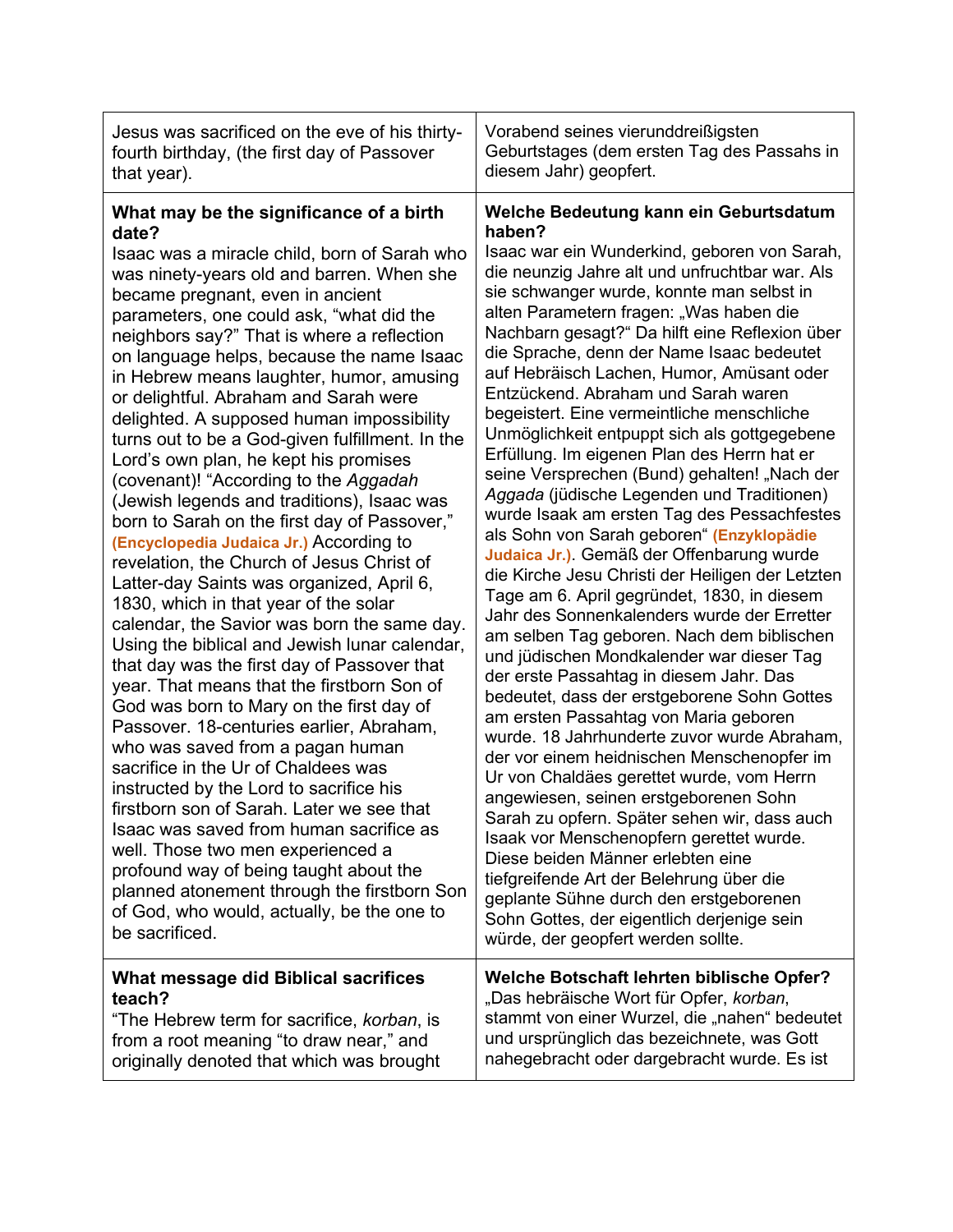near, or offered, to God. It is also possible that the term signified "that which brings man near to God" and, indeed, a late *Aggadic* (Jewish legends and traditions) source interprets sacrifices in this sense." **(Encyclopedia Judaica Jr.)** The place where Abraham was commanded to bring Isaac to be sacrificed was Mount Moriah. In Hebrew, '*moreh'* refers to teacher and '*Yah'* is the shortened version of the sacred name of the Lord, Jehovah. The sacrifice of Isaac was an experience in being "taught of the Lord." It was part of the profound teaching moment of the Lord; the firstborn son, the Lamb of God, who would be offered at the same mount. "The next day John seeth Jesus coming unto him, and saith, Behold the Lamb of God, which taketh away the sin of the world." **(John 1:29)** "And the angel said unto me: Behold the Lamb of God, yea, even the Son of the Eternal Father . . ." **(1 Nephi 11:21)** In ancient times, sacrifices always happened at the north end of the altar. This is mentioned in the Bible. "And he shall kill it on the side of the altar northward before the LORD: and the priests, Aaron's sons, shall sprinkle his blood round about upon the altar." **(Leviticus 1:11)** The place of crucifixion was at the north end of Mount Moriah, north of the altar. Additional symbolism can be found by comparing the rabbinic tradition that Isaac was in his early thirties when Abraham brought him to Mount Moriah. Jesus was sacrificed on the eve of his thirtyfourth birthday, (the first day of Passover that year).

### **How significant to the Arabs and Jews is Abraham's and his family's burial place?**

The Cave of the Patriarchs also known as the Tomb of the Patriarchs, is known to Jews as the Cave of *Machpelah* (multiple caves). It is a sacred place for Moslems identified as the Sanctuary of Abraham. These multiple caves are situated about 19 miles south of Jerusalem in the heart of the auch möglich, dass der Begriff "das, was den Menschen Gott nahe bringt" bedeutete, und tatsächlich interpretiert eine *spätaggadische* (jüdische Legende und Überlieferung) Quelle Opfer in diesem Sinne." **(Enzyklopädie Judaica Jr.)** Der Ort, an dem Abraham befohlen wurde, Isaak zur Opferung zu bringen, war der Berg Moriah. Im Hebräischen bezieht sich "moreh" auf Lehrer und "Yah" ist die verkürzte Version des heiligen Namens des Herrn, Jehova. Das Opfer Isaaks war eine Erfahrung, "vom Herrn belehrt" zu werden. Es war Teil des tiefgründigen Lehrmoments des Herrn; der erstgeborene Sohn, das Lamm Gottes, das auf demselben Berg geopfert werden würde. "Am Tag darauf sah er Jesus auf sich zukommen und sagte: Seht, das Lamm Gottes, das die Sünde der Welt hinwegnimmt." **(Johannes 1:29)** "Und der Engel sprach zu mir: Sieh, das Lamm Gottes, ja, der Sohn des ewigen Vaters!" **(1 Nephi 11:21)**. In alter Zeit wurden Opfer immer am nördlichen Ende des Altars dargebracht. Dies wird in der Bibel erwähnt. "Er soll es an der Nordseite des Altars vor dem Herrn schlachten und die Söhne Aarons, die Priester, sollen sein Blut ringsum an den Altar sprengen." **(Leviticus 1:11)** Der Ort der Kreuzigung befand sich am nördlichen Ende des Berges Moria, nördlich des Altars. Zusätzliche Symbolik findet man, wenn man die rabbinische Tradition vergleicht, dass Isaak in seinen frühen Dreißigern war, als Abraham ihn zum Berg Moriah brachte. Jesus wurde am Vorabend seines vierunddreißigsten Geburtstages geopfert (dem ersten Passahtag in jenem Jahr).

#### **Welche Bedeutung hat die Grabstätte Abrahams und seiner Familie für Araber und Juden?**

Die Höhle der Patriarchen, auch bekannt als das Grab der Patriarchen, ist den Juden als Höhle von *Machpelah* (mehrere Höhlen) bekannt. Es ist ein heiliger Ort für Moslems, der als Heiligtum Abrahams bezeichnet wird. Diese zahlreichen Höhlen befinden sich etwa 30 km südlich von Jerusalem im Herzen der